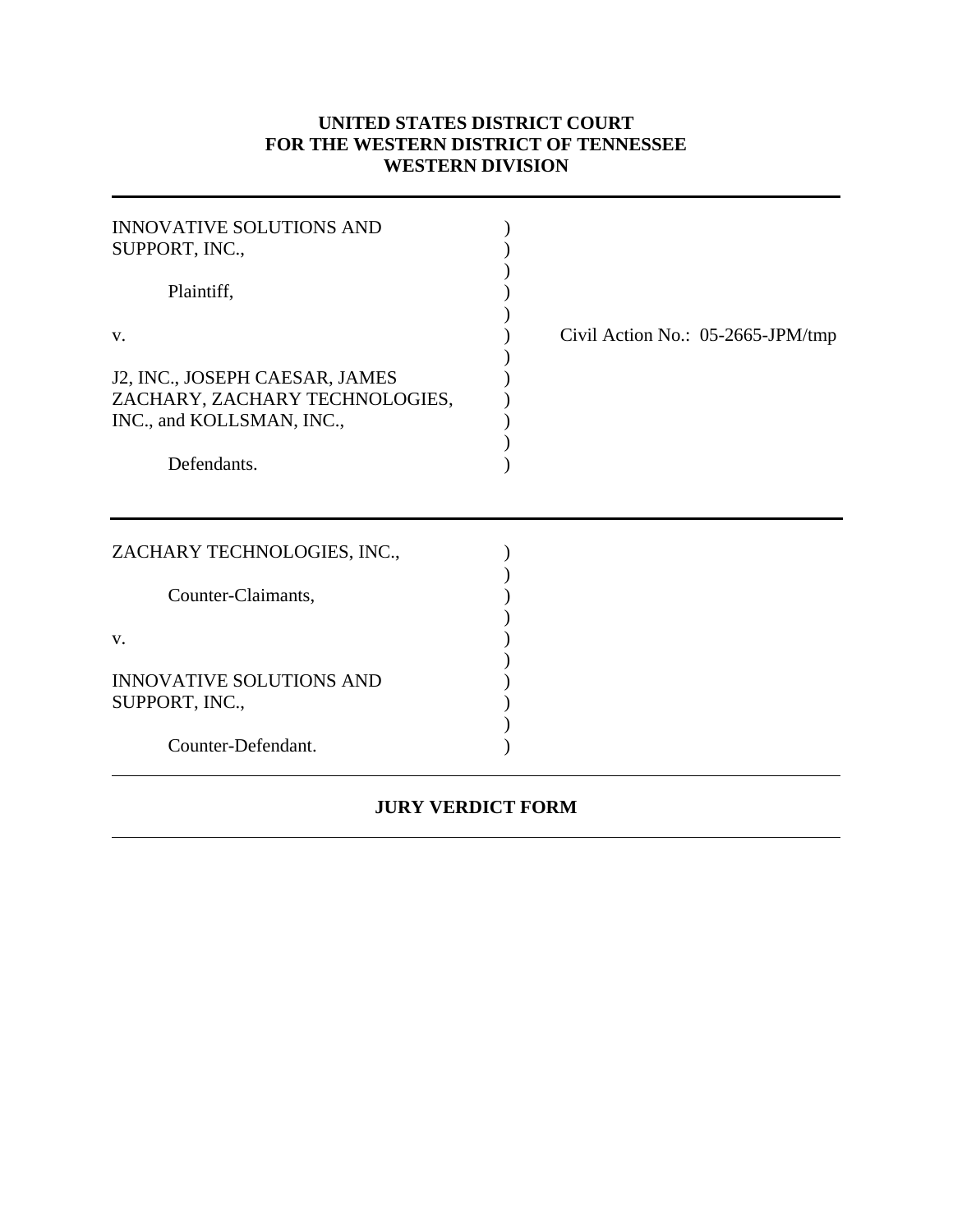# **TABLE OF CONTENTS**

# **LIABILITY**

| <b>Question No. 1:</b> |  |
|------------------------|--|
| <b>Question No. 2:</b> |  |
| <b>Question No. 3:</b> |  |
| <b>Question No. 4:</b> |  |
| <b>Question No. 5:</b> |  |
| <b>Question No. 6:</b> |  |
| <b>Question No. 7:</b> |  |
| <b>Question No. 8:</b> |  |
| <b>Question No. 9:</b> |  |
|                        |  |

## **DAMAGE CLAIMS**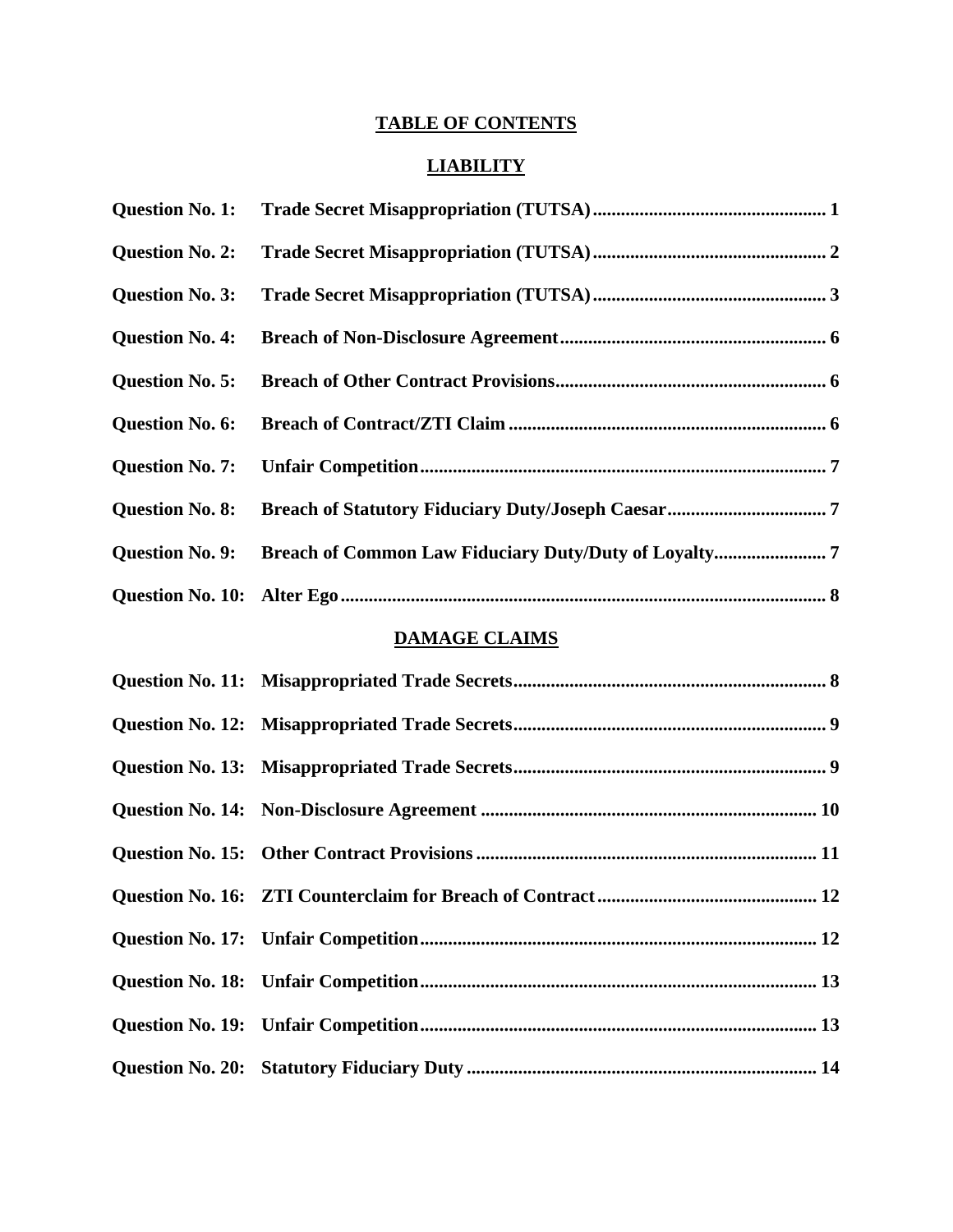| <b>EXEMPLARY/PUNITIVE DAMAGES QUESTIONS</b> |
|---------------------------------------------|
|                                             |
|                                             |
|                                             |
|                                             |
|                                             |

| Question No. 27: Breach of Common Law Fiduciary Duty/Duty of Loyalty 18 |  |
|-------------------------------------------------------------------------|--|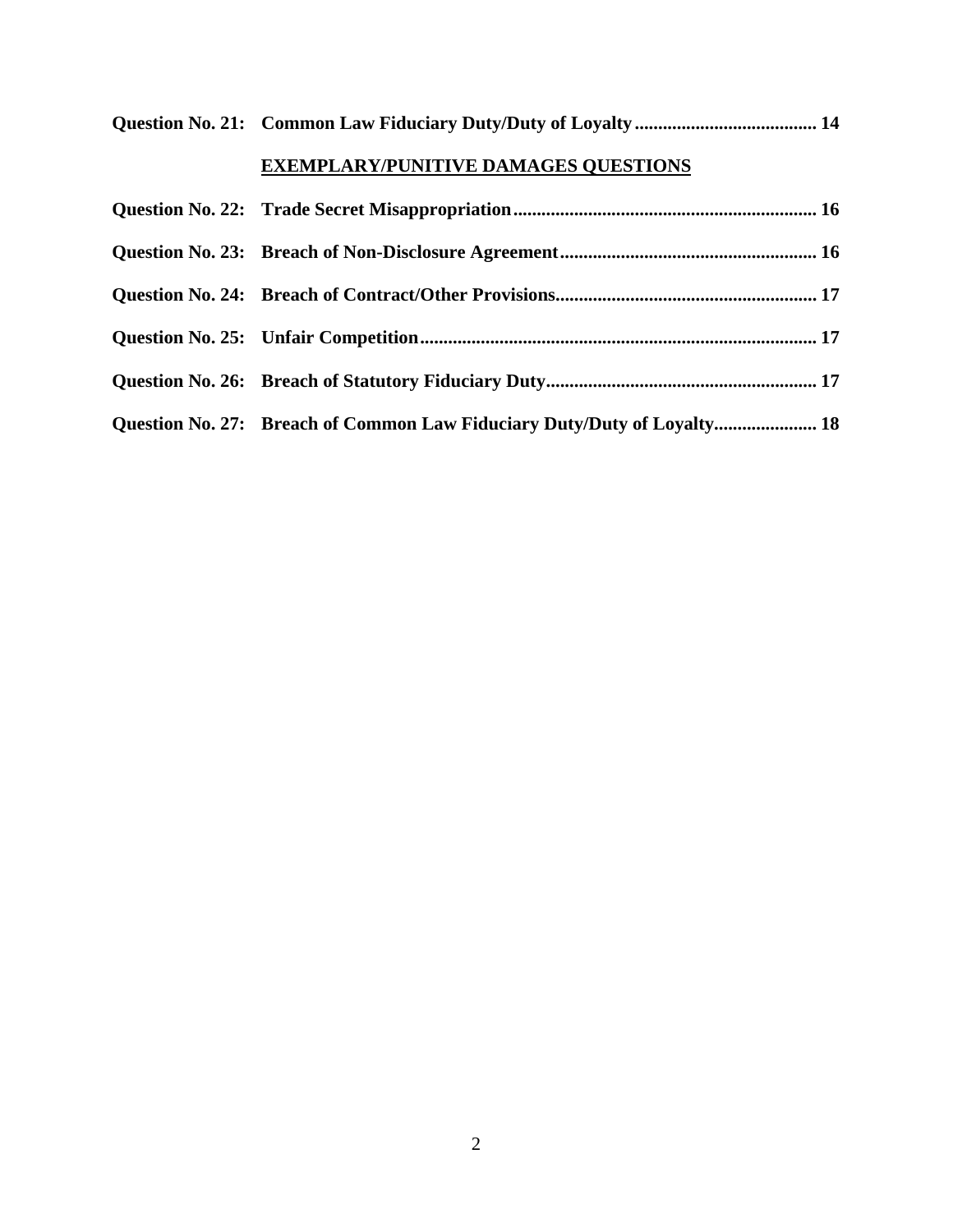We, the jury find the following special verdict on the following questions submitted to us in relation to the matter of Innovative Solutions and Support, Inc. ("ISS") v. J2, Inc. ("J2"), Joseph Caesar ("Caesar"), James Zachary ("Zachary"), Zachary Technologies, Inc. ("ZTI"), and Kollsman, Inc. ("Kollsman"), and of ZTI v. ISS:

#### **LIABILITY DETERMINATIONS**

#### **Trade Secret Misappropriation**

Question No. 1: Trade Secret Misappropriation (TUTSA)

Has Innovative Solutions and Support, Inc. ("ISS") proven by a preponderance of the evidence that any of the following items constitute trade secrets under the Tennessee Uniform Trade Secrets Act, Tenn. Code Ann. § 47-25-1701-1709?

**No. 1:** ISS's RADM business plan and the market analysis and forecasting associated with it

|                                          | Answer: Yes | No    |
|------------------------------------------|-------------|-------|
| No. 2: ISS's Checksum Comments           |             |       |
|                                          | Answer: Yes | No no |
| <b>No. 3: ISS's Checksum Source Code</b> |             |       |
|                                          | Answer: Yes | No no |
| <b>No. 4:</b> ISS's Checksum Algorithm   |             |       |
|                                          | Answer: Yes | No r  |
| No. 5: ISS's Altitude Rate Algorithm     |             |       |
|                                          | Answer: Yes | No    |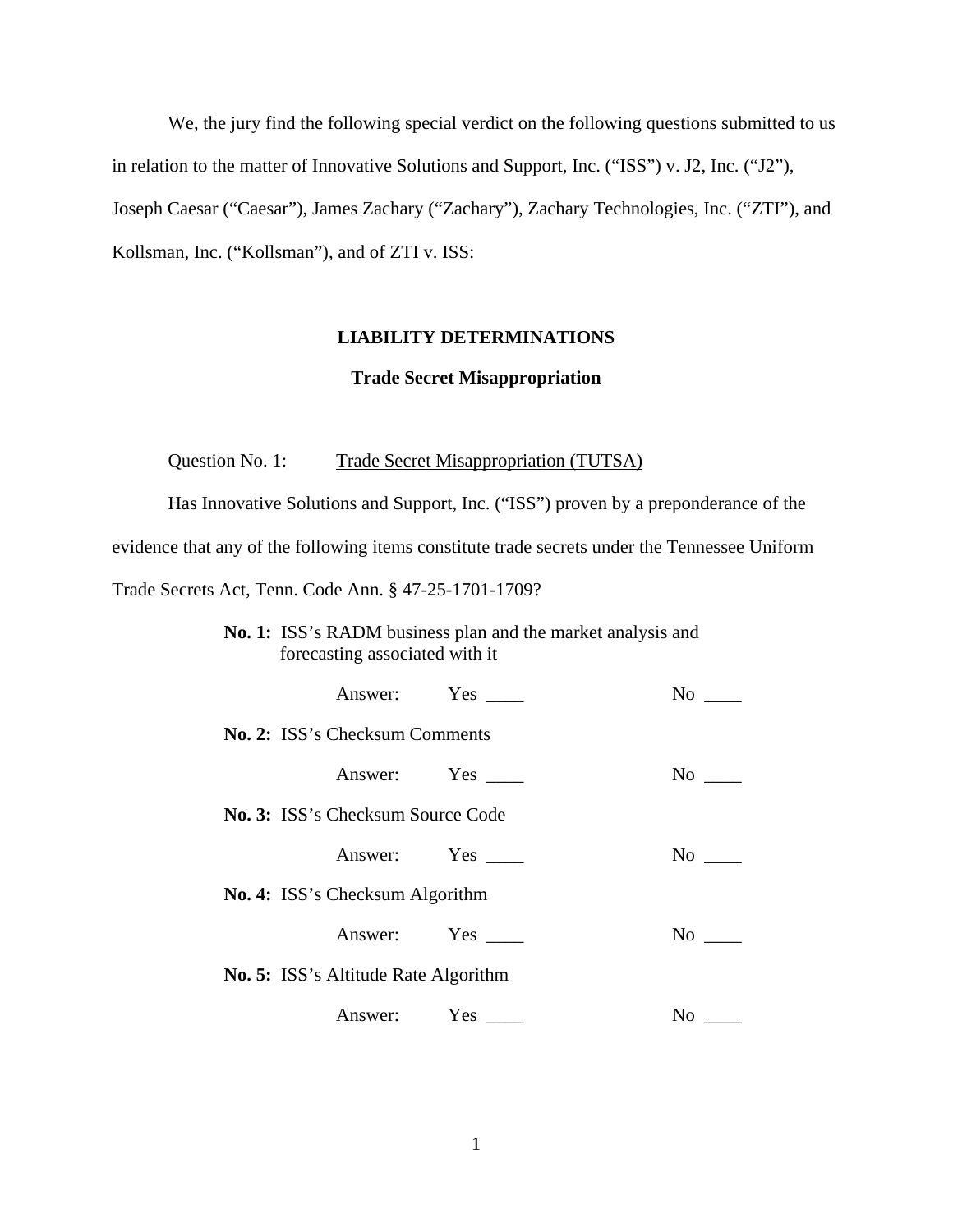| No. 6: ISS's Combined Recipe incorporated in the ISS ADDU and<br>AIU Interface |                                                                                                                                                                               |                      |
|--------------------------------------------------------------------------------|-------------------------------------------------------------------------------------------------------------------------------------------------------------------------------|----------------------|
| Answer: Yes                                                                    |                                                                                                                                                                               | No                   |
| No. 7: ISS's RS 422 Logical Message Protocol                                   |                                                                                                                                                                               |                      |
| Answer: Yes                                                                    |                                                                                                                                                                               | No r                 |
| <b>No. 8:</b> ISS's Test Values                                                |                                                                                                                                                                               |                      |
| Answer: Yes                                                                    |                                                                                                                                                                               | No the North Street. |
|                                                                                | No. 9: ISS's Testing and Calibration Procedures relating to<br>Pressure Transducer Stability, i.e., the pressure transducer<br>stability problem and how to solve the problem |                      |
| Answer: Yes                                                                    |                                                                                                                                                                               | No -                 |
|                                                                                | [A "Yes" answer is in favor of ISS; a "No" answer is in favor of the Defendant.]                                                                                              |                      |

Question No. 2: Trade Secret Misappropriation (TUTSA)

If you answered "No" to all parts of the previous question, skip Question No. 2.

Otherwise, answer the following question. Has Innovative Solutions and Support, Inc. ("ISS") proven by a preponderance of the evidence that the following Defendants misappropriated any alleged trade secrets of ISS under the Tennessee Uniform Trade Secrets Act, Tenn. Code Ann. § 47-25-1702 ("TUTSA"):

| $J2$ :         | $Yes \_\_$ | No        |
|----------------|------------|-----------|
| Joseph Caesar: | $Yes \_\_$ | $No \_\_$ |
| James Zachary: |            | No        |
| <b>ZTI</b>     |            | $No \_\_$ |
| Kollsman:      | $Yes \_\_$ | No.       |

[A "Yes" answer is in favor of ISS; a "No" answer is in favor of the Defendant.]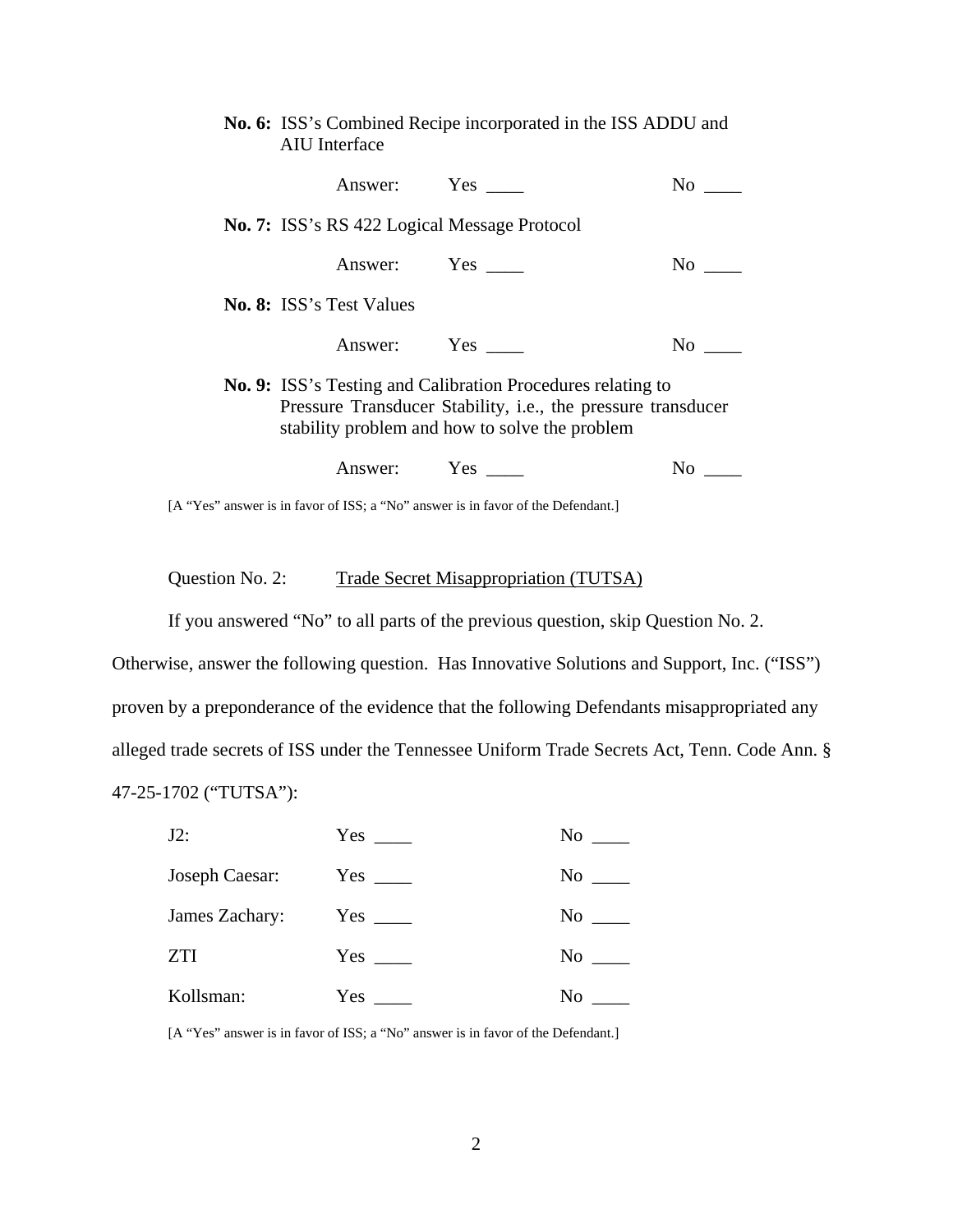# Question No. 3: Trade Secret Misappropriation (TUTSA)

If you find misappropriation of any alleged trade secret, then which of the following do you find have been misappropriated by which Defendant(s)?

> **No. 1:** ISS's RADM business plan and the market analysis and forecasting associated with it

| $J2$ :         | $Yes \_\_$ | No        |
|----------------|------------|-----------|
| Joseph Caesar: | $Yes \_\_$ | $No \_\_$ |
| James Zachary: | $Yes \_\_$ | No        |
| <b>ZTI</b>     | $Yes \_\_$ | No        |
| Kollsman:      | $Yes \_\_$ | No        |

### **No. 2:** ISS's Checksum Comments

| $J2$ :         | $Yes \_\_$ | No |
|----------------|------------|----|
| Joseph Caesar: | $Yes \_\_$ | No |
| James Zachary: |            | No |
| ZTI            | $Yes \_\_$ | No |
| Kollsman:      | $Yes \_\_$ | No |

## **No. 3:** ISS's Checksum Source Code

| $J2$ :         | $Yes \_\_$ | No                    |
|----------------|------------|-----------------------|
| Joseph Caesar: |            | $\mathrm{No} \perp$   |
| James Zachary: | $Yes \_\_$ | $\mathrm{No} \_\_\_\$ |
| <b>ZTI</b>     | $Yes \_\_$ | $\mathrm{No}$ $\_\$   |
| Kollsman:      |            | No.                   |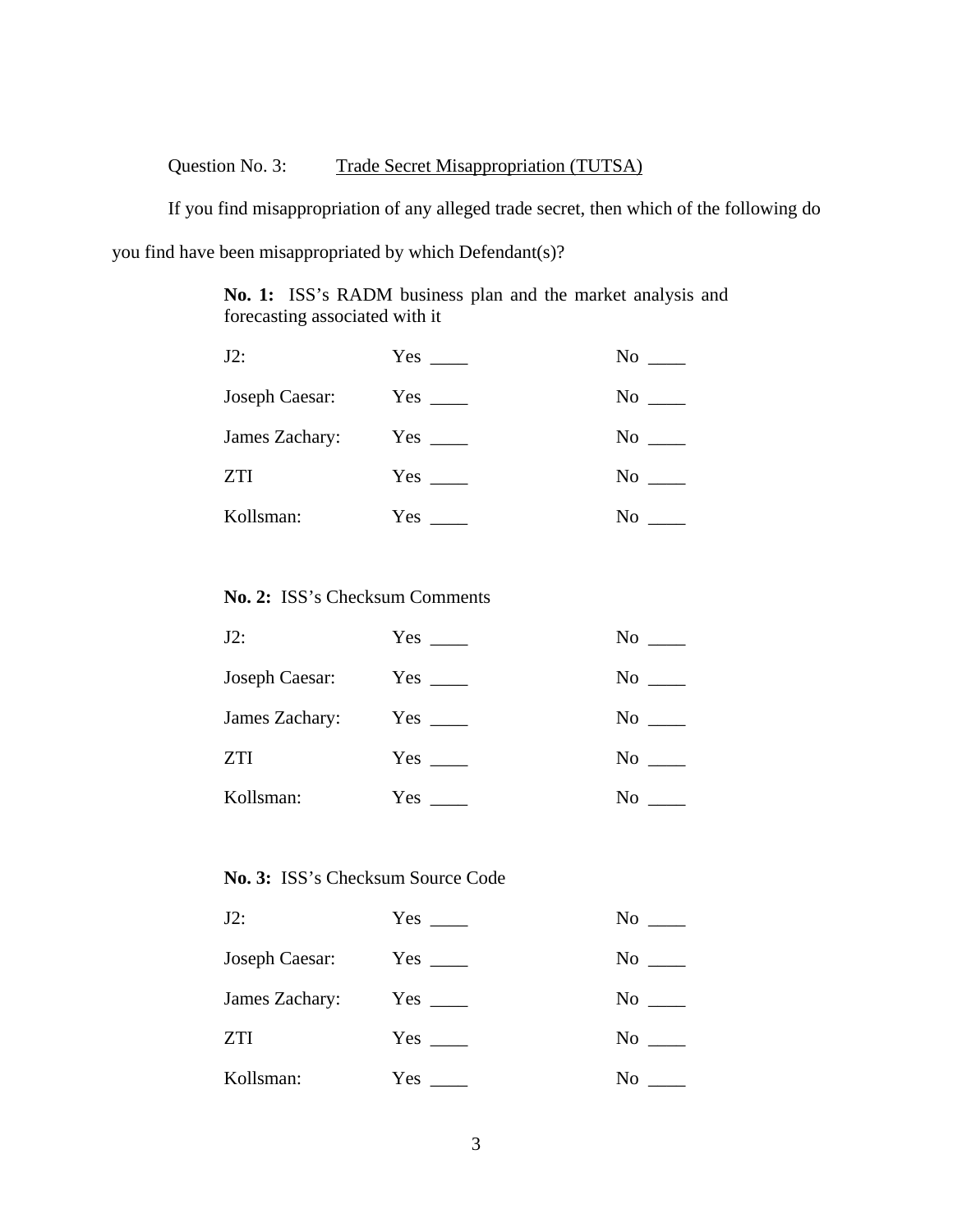## **No. 4:** ISS's Checksum Algorithm

| J2:            | $Yes \_\_$ | No  |
|----------------|------------|-----|
| Joseph Caesar: | $Yes \_\_$ | No  |
| James Zachary: | $Yes \_\_$ | No  |
| ZTI            | $Yes \_\_$ | No  |
| Kollsman:      | $Yes \_\_$ | No. |

## **No. 5:** ISS's Altitude Rate Algorithm

| $J2$ :         | $Yes \_\_$ | No    |
|----------------|------------|-------|
| Joseph Caesar: |            | No    |
| James Zachary: | $Yes \_\_$ | No no |
| <b>ZTI</b>     | $Yes \_\_$ | No    |
| Kollsman:      | $Yes \_\_$ | No    |

## **No. 6:** ISS's Combined Recipe incorporated in the ISS ADDU and AIU Interface

| $J2$ :         |            | No          |
|----------------|------------|-------------|
| Joseph Caesar: | $Yes \_\_$ | $No \_\_$   |
| James Zachary: |            | No results. |
| <b>ZTI</b>     | $Yes \_\_$ | No          |
| Kollsman:      | Yes        | No          |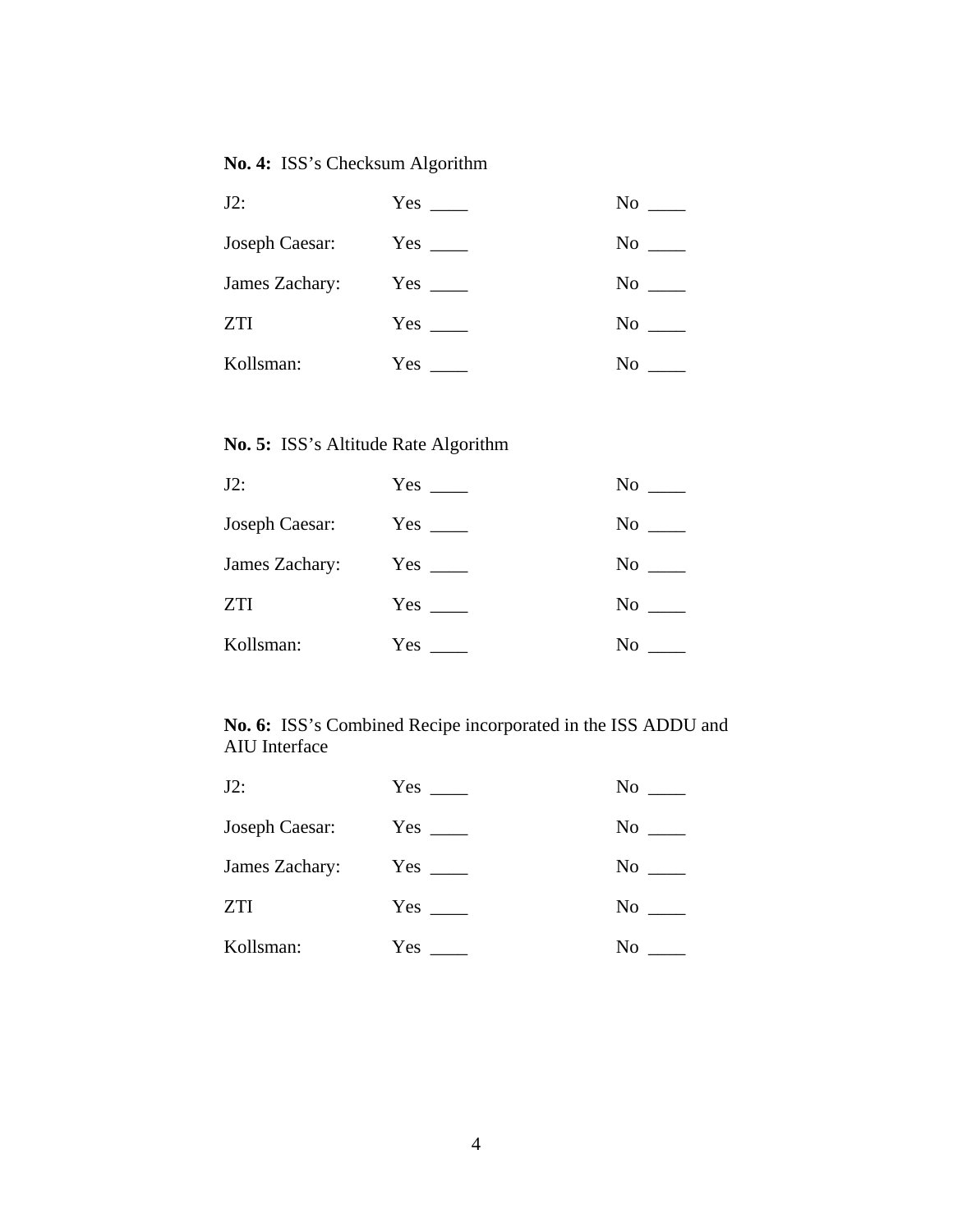## **No. 7:** ISS's RS 422 Logical Message Protocol

| $J2$ :         | $Yes \_\_$ | No  |
|----------------|------------|-----|
| Joseph Caesar: | $Yes \_\_$ | No  |
| James Zachary: | $Yes \_\_$ | No  |
| <b>ZTI</b>     |            | No  |
| Kollsman:      | $Yes \_\_$ | No. |

## **No. 8:** ISS's Test Values

| $J2$ :         | $Yes \_\_$ | No |
|----------------|------------|----|
| Joseph Caesar: | $Yes \_\_$ | No |
| James Zachary: |            | No |
| <b>ZTI</b>     | $Yes \_\_$ | No |
| Kollsman:      |            | No |

**No. 9:** ISS's Testing and Calibration Procedures relating to Pressure Transducer Stability, i.e., the pressure transducer stability problem and how to solve the problem

| $J2$ :         | Yes        | No          |
|----------------|------------|-------------|
| Joseph Caesar: |            | No          |
| James Zachary: | $Yes \_\_$ | No          |
| <b>ZTI</b>     | $Yes \_\_$ | No          |
| Kollsman:      | $Yes \_\_$ | No results. |
|                |            |             |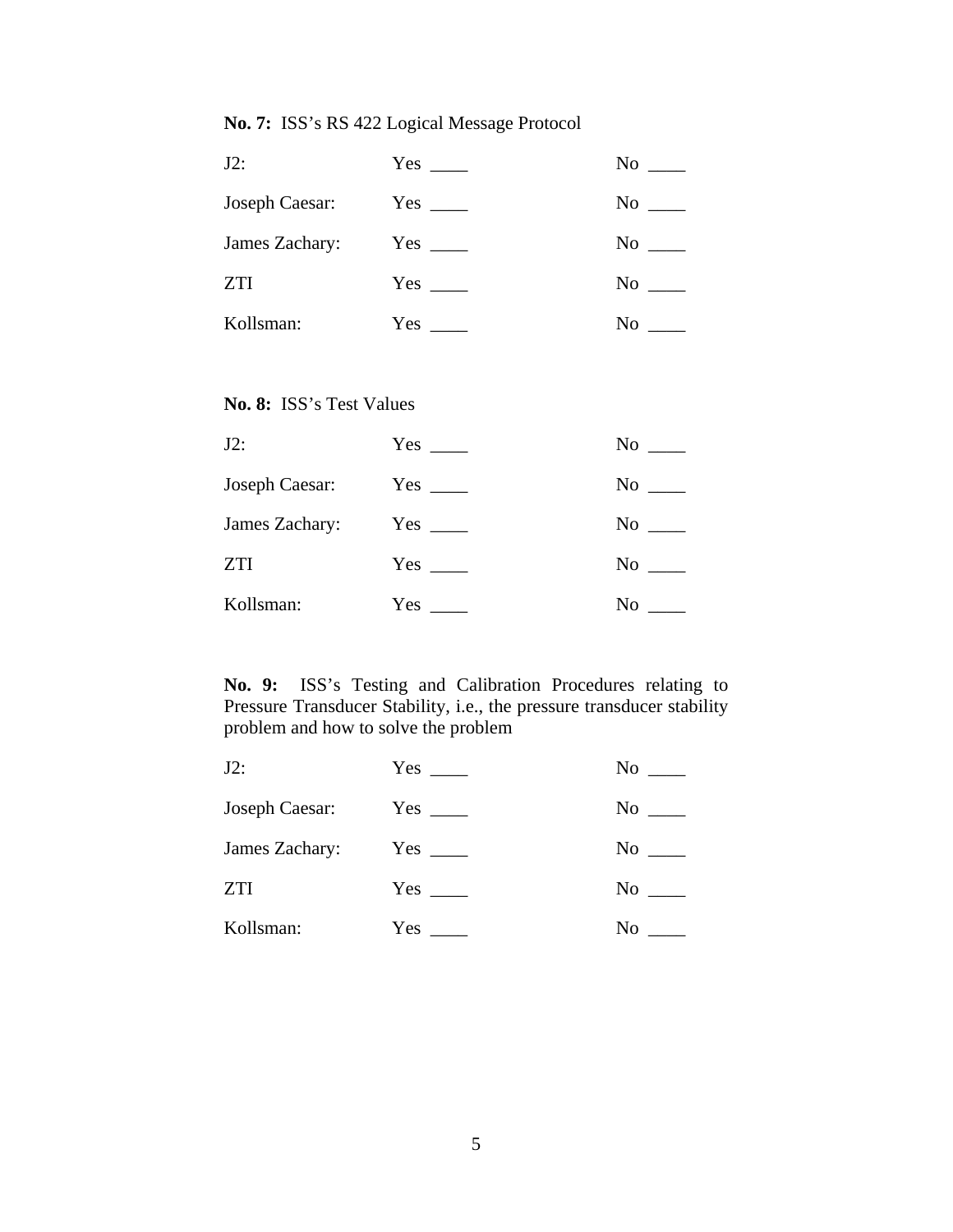#### **Contract Claims**

Question No. 4: Breach of Non-Disclosure Agreement

Has ISS proven by a preponderance of the evidence that the following Defendant(s)

breached a non-disclosure agreement with or obligation to ISS?

|      | Joseph Caesar: | Yes |    |
|------|----------------|-----|----|
|      | James Zachary: | Yes | N0 |
| ZTI: |                | Yes | ง∩ |

[A "Yes" answer is in favor of ISS; a "No" answer is in favor of the Defendant]

Question No. 5: Breach of Other Contract Provisions

Has ISS proven by a preponderance of the evidence that the following Defendant

breached its 2002 contract with ISS, (other than the non-disclosure agreement contained within

those contracts as noted in Question No. 4 above)?

ZTI: Yes \_\_\_\_ No \_\_\_\_

[A "Yes" answer is in favor of ISS; a "No" answer is in favor of the Defendant]

Question No. 6: Breach of Contract/ZTI Claim

Has ZTI proven by a preponderance of the evidence that ISS breached the 2002 contract

with ZTI?

Answer: Yes \_\_\_\_ No \_\_\_

[A "Yes" answer is in favor of ZTI; a "No" answer is in favor of ISS]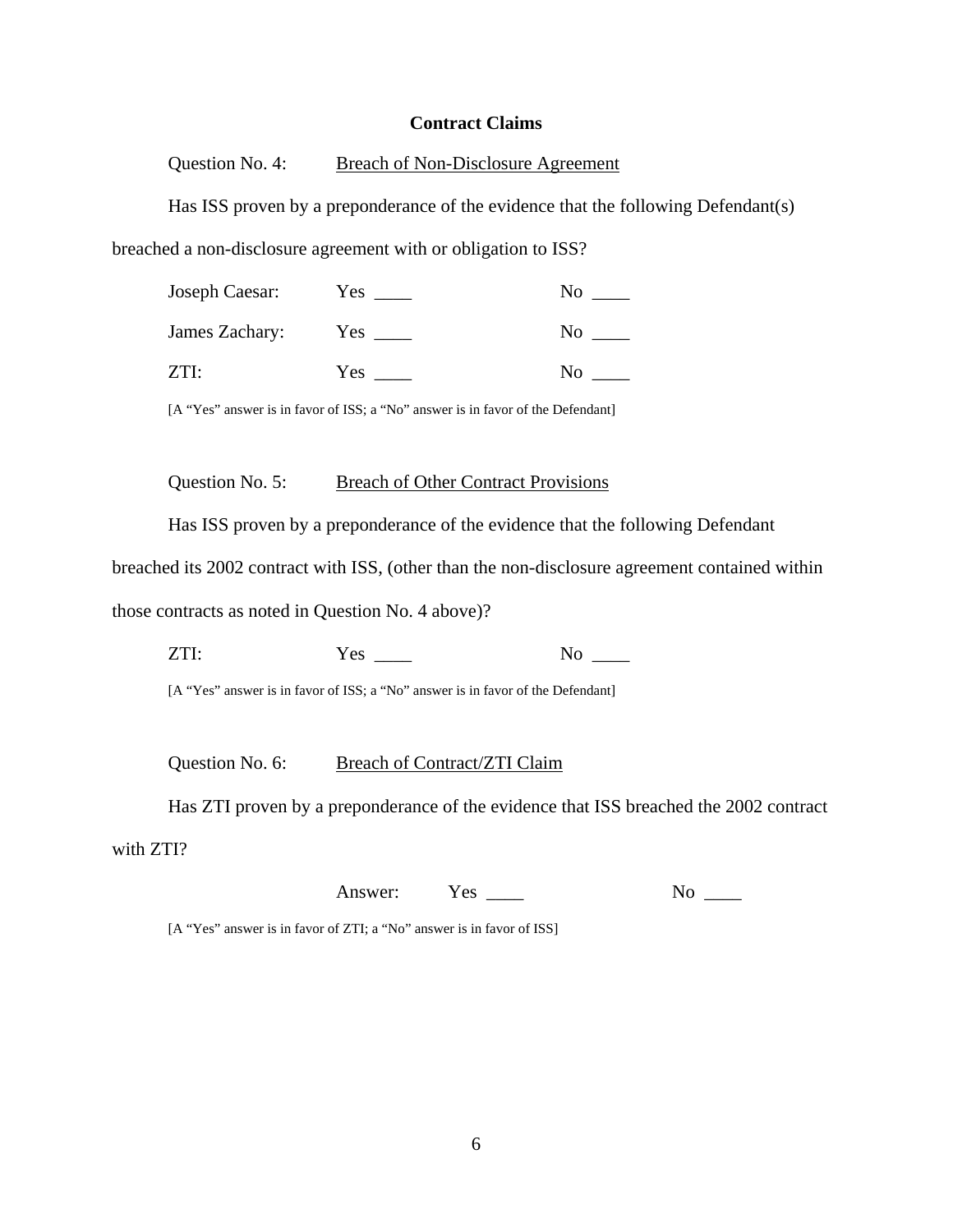### **Unfair Competition**

Question No. 7: Unfair Competition

Has ISS proven by a preponderance of the evidence that the following Defendants have unfairly competed with ISS (separate and apart from any misappropriation under TUTSA)?

| $J2$ :         | Yes        | No        |
|----------------|------------|-----------|
| Joseph Caesar: | $Yes \_\_$ | No.       |
| James Zachary: |            | $No \_\_$ |
| ZTI:           | Yes        | No        |

[A "Yes" answer is in favor of ISS; a "No" answer is in favor of the Defendant]

#### **Breach of Fiduciary Duty/Statutory and Common Law**

Question No. 8: Breach of Statutory Fiduciary Duty/Joseph Caesar

Has ISS proven by a preponderance of the evidence that Joseph Caesar breached a

fiduciary duty in violation of T.C.A. §48-18-403 to ISS?

Joseph Caesar: Yes \_\_\_\_ No \_\_\_\_

[A "Yes" answer is in favor of ISS; a "No" answer is in favor of the Defendant]

Question No. 9: Breach of Common Law Fiduciary Duty/Duty of Loyalty

Has ISS proven by a preponderance of the evidence that the following Defendant(s) breached any fiduciary duties or duties of loyalty to ISS?

| Joseph Caesar: | Yes |    |
|----------------|-----|----|
| James Zachary: | Yes | NΩ |
| ZTI            | Yes | ∩ו |

[A "Yes" answer is in favor of ISS; a "No" answer is in favor of the Defendant]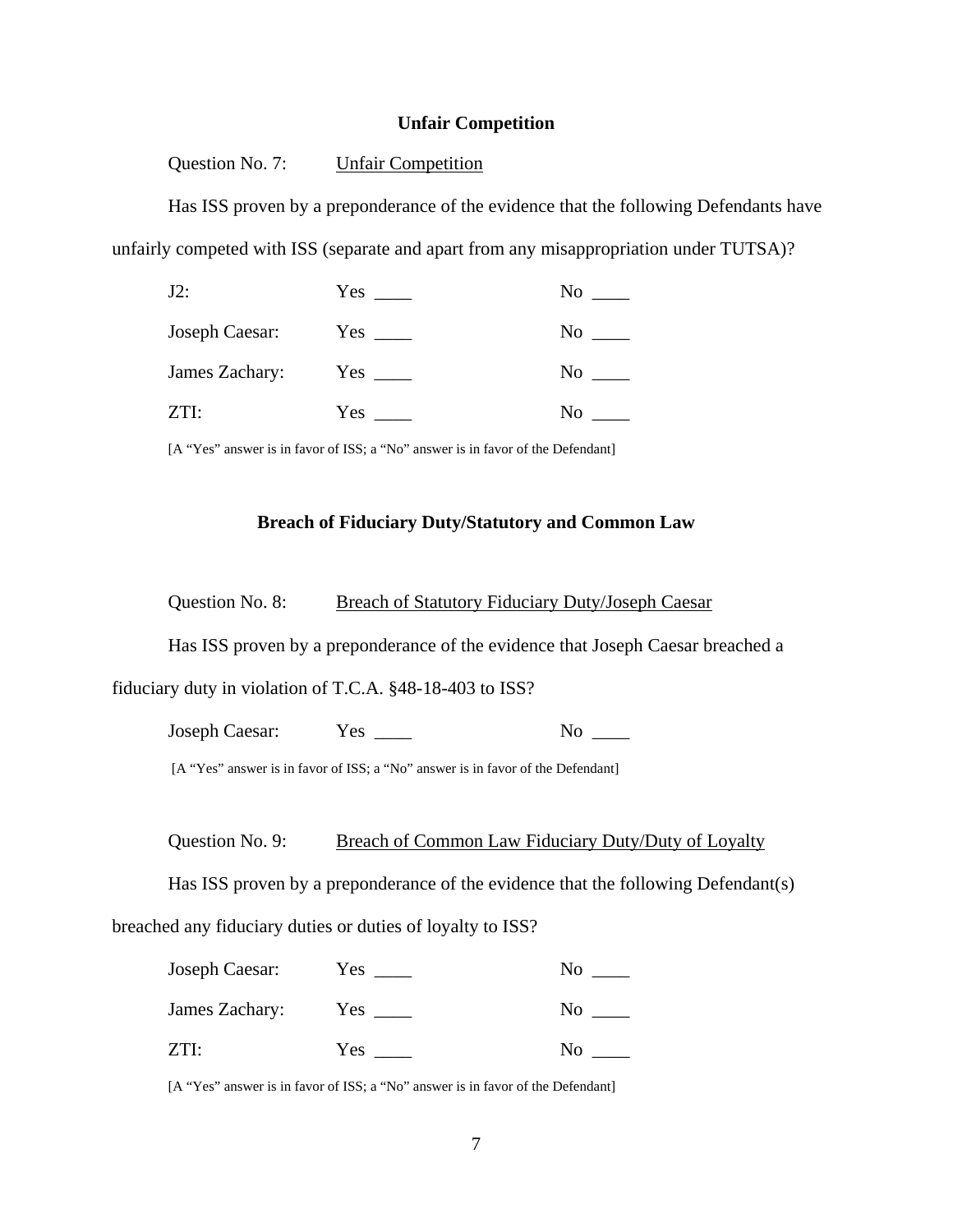#### **Alter Ego**

Question No. 10: Alter Ego

Has ISS proven by a preponderance of the evidence that ZTI is the alter ego of Zachary?

Answer: Yes \_\_\_\_ No \_\_\_\_

[A "Yes" answer is in favor of Innovative Solutions and Support, Inc.; a "No" answer is in favor of ZTI]

#### **DAMAGE CLAIMS**

The following section relates to the amount of damages, if any, ISS and ZTI have proven. You must answer each section separately and independently. Thus, if you return a verdict of damages on one claim, you may return the same or a different amount of damages on any other claim. Damages may have multiple causes. Remember, however, that duplicate damages may not be ultimately awarded against any Defendant. Therefore, clearly indicate as to any damage award whether those same damages have already been awarded against that particular Defendant.

### **MISAPPROPRIATED TRADE SECRETS**

Question No. 11: If you answered "Yes" to Question No. 2 (regarding misappropriation of ISS's alleged trade secrets) what amount of damages, if any, is ISS entitled to as a result of the Defendants' misappropriation of trade secrets? [If you answered "No" to every Defendant as to Question No. 2, then do not answer this question.]

 $\mathcal{S}_-$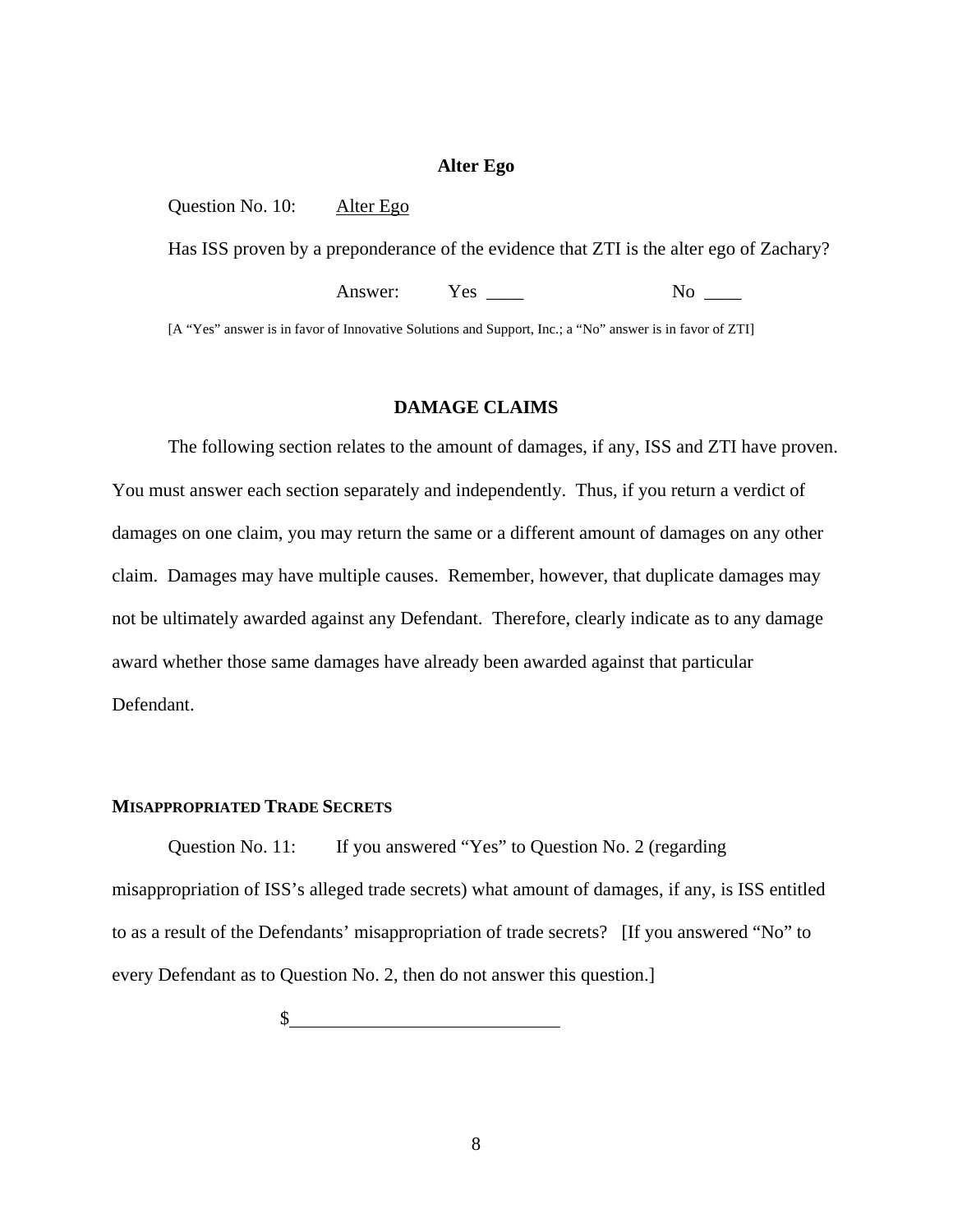If you have filled in an amount in response to Question No. 11, you need to answer an additional question regarding that amount: Does the amount include numbers for both Lost Profits of ISS and Defendants' Net Profits?

Answer: Yes \_\_\_\_ No \_\_\_

If your answer is "Yes" indicate the amount for each category:

Lost Profits of ISS \$\_\_\_\_\_\_\_\_\_\_\_\_

Defendants' Net Profits \$

Question No. 12: If you answered Question No. 11, do you find that all the

Defendants are jointly and severally liable for the damages identified in response to Question No. 11?

Answer: Yes \_\_\_\_ No \_\_\_

Question No. 13: If you answered, "Yes" to Question No. 12, skip this question. If you answered "No" to Question No. 12, then what amounts do you award against each of the following Defendants for misappropriation of trade secrets:

| $J2$ :         |  |
|----------------|--|
| Joseph Caesar: |  |
| James Zachary: |  |
| ZTI:           |  |
| Kollsman:      |  |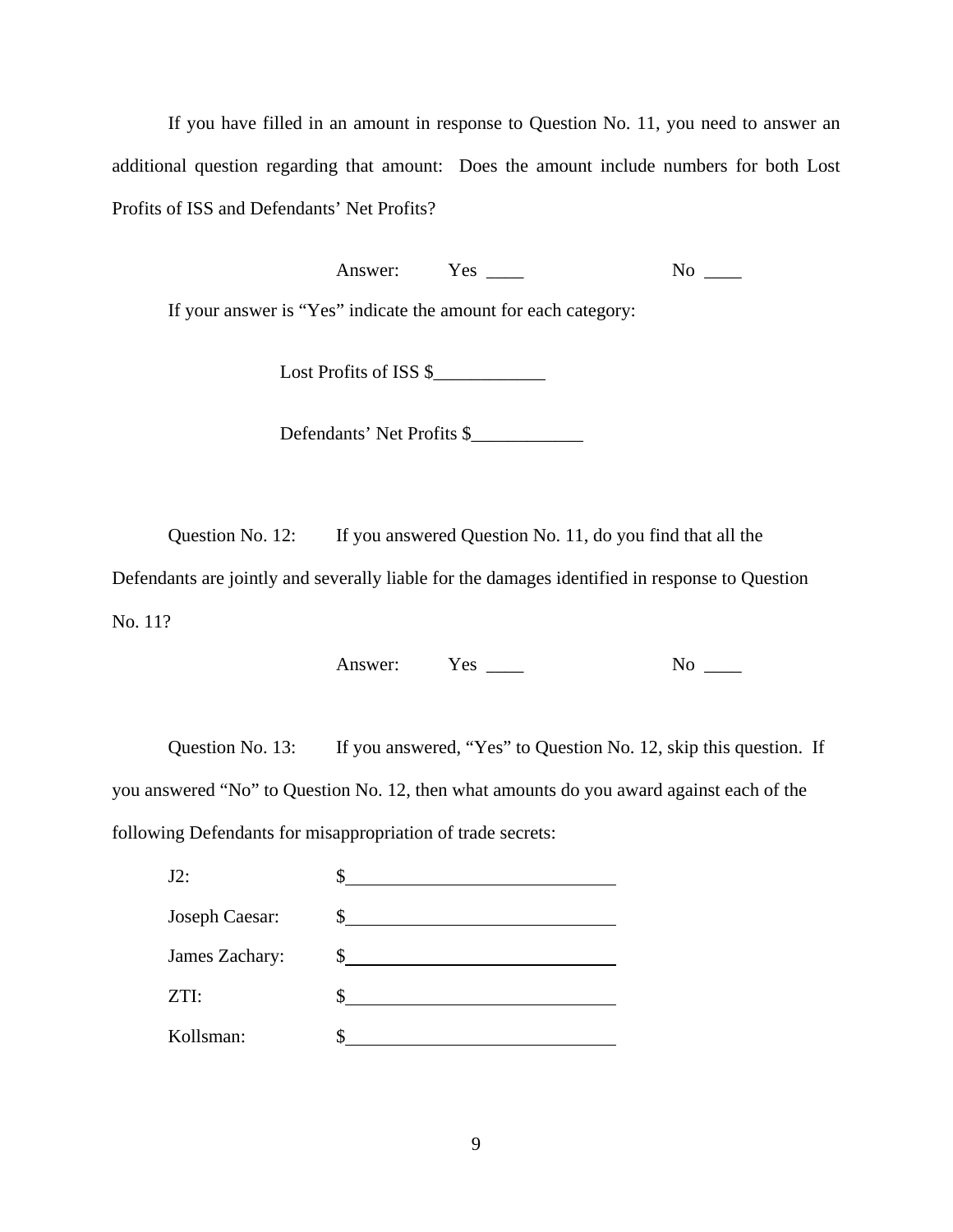If damages were awarded in response to Question No. 13 are any of those damages duplicative of the damages, if any, awarded in response to any other verdict question?

> Yes: No:

 If so, state the amount of damages awarded in response to Question No. 13 that are duplicated and the Question and Defendant as to which they are duplicated.

| (Question No. |                |
|---------------|----------------|
| (Question No. | )Joseph Caesar |
| (Question No. | James Zachary  |
| (Ouestion No. |                |

## **Contract Claims**

#### **NON-DISCLOSURE AGREEMENT**

Question No. 14: If you answered "Yes" to Question No. 4 (regarding whether or not the Defendants Caesar, Zachary, and ZTI breached non-disclosure agreements with ISS), then what amounts do you award against each of the following Defendants? [If you answered "No" to every Defendant, then do not answer this question.]

Joseph Caesar: \$

James Zachary: \$

 $ZTI:$   $\qquad \qquad$   $\qquad \qquad$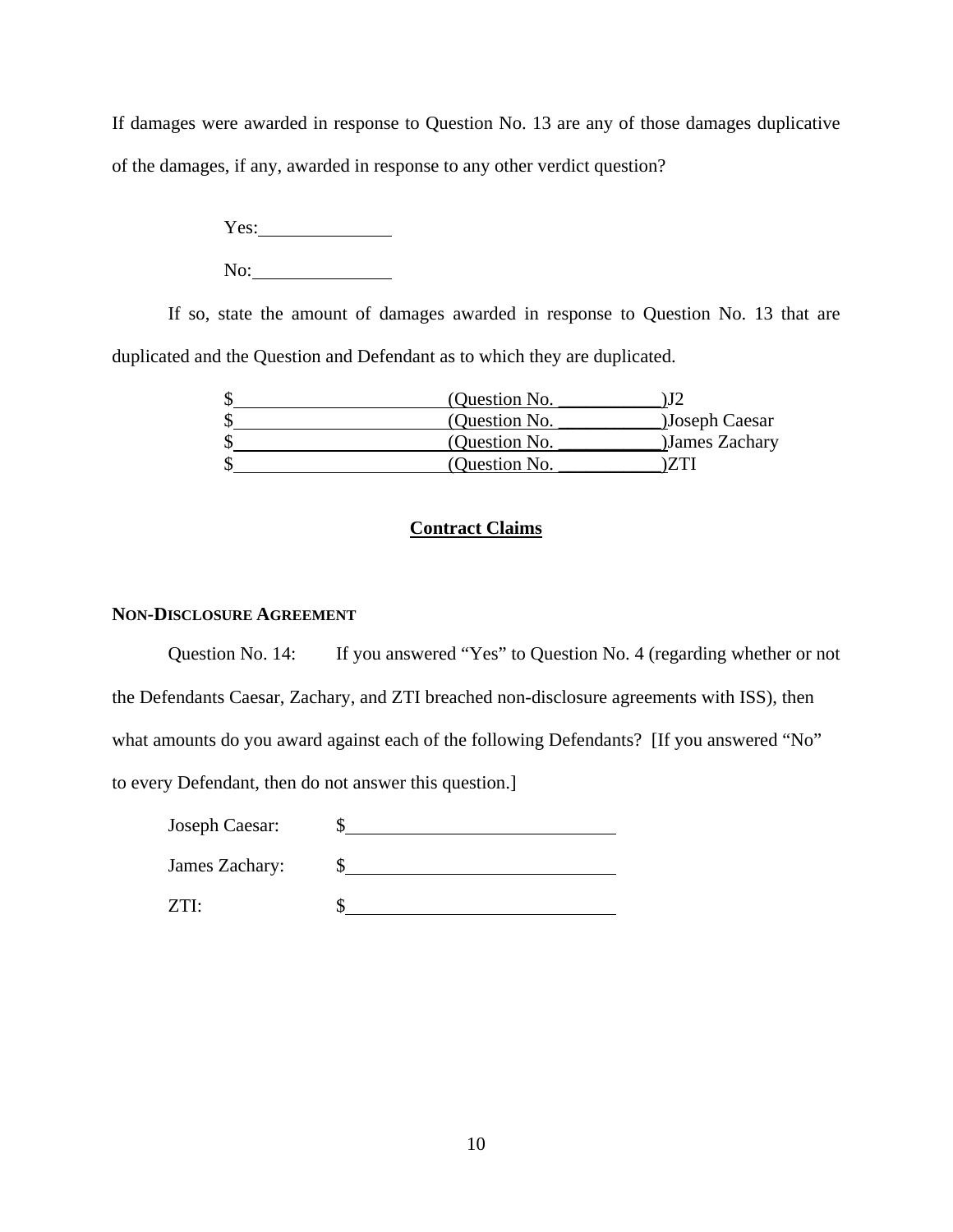If damages were awarded in response to Question No. 14 are any of those damages duplicative of the damages, if any, awarded in response to any other verdict question?

> Yes: No:

 If so, state the amount of damages awarded in response to Question No. 14 that are duplicated and the Question and Defendant as to which they are duplicated.

| (Question No. | Joseph Caesar  |
|---------------|----------------|
| (Question No. | )James Zachary |
| (Question No. |                |

## **OTHER CONTRACT PROVISIONS**

Question No. 15: If you answered "Yes" to Question No. 5 (regarding whether or not ZTI breached its 2002 contract with ISS), what amount of damages, if any, do you award against ZTI? [If you answered "No" to Question No. 5, then do not answer this question.]

 $ZTI:$   $\qquad \qquad$   $\qquad \qquad$ 

 If damages were awarded in response to Question No. 15 are any of those damages duplicative of the damages, if any, awarded in response to any other verdict question?

Yes:

No:

 If so, state the amount of damages awarded in response to Question No. 15 that are duplicated and the Question and Defendant as to which they are duplicated.

\$ (Question No. \_\_\_\_\_\_\_\_\_\_\_)ZTI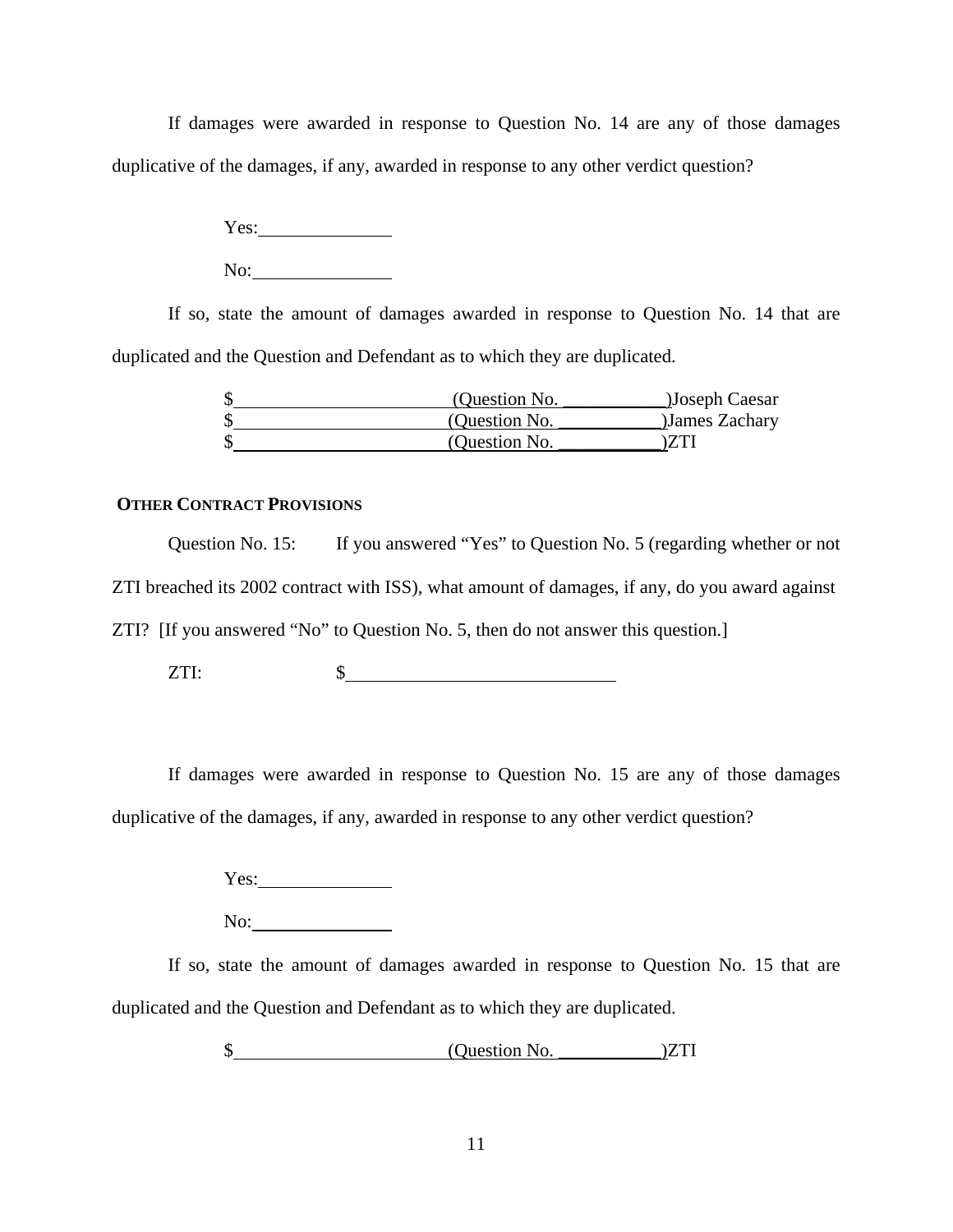#### **ZTI COUNTERCLAIM FOR BREACH OF CONTRACT**

Question No. 16: If you answered "Yes" to Question No. 6 (regarding whether or not ISS breached the 2002 contract with ZTI), what amount of damages, if any, do you award to ZTI? [If you answered "No" to Question 6, then do not answer this question.]

 $\mathcal{S}_{-}$ 

#### **UNFAIR COMPETITION**

Question No. 17: If you answered, "Yes" to Question No. 7 (regarding whether or not Defendants J2, Caesar, Zachary, and ZTI unfairly competed with ISS), what amount of damages, if any, is ISS entitled to as a result of the Defendants' unfair competition? [If you answered "No" to every Defendant, then do not answer this question.]

 $\mathcal{S}_-$ 

If damages were awarded in response to Question No. 17 are any of those damages duplicative of the damages, if any, awarded in response to any other verdict question?

Yes:

No:

 If so, state the amount of damages awarded in response to Question No. 17 that are duplicated and the Question and Defendant as to which they are duplicated.

| (Question No. |                |
|---------------|----------------|
| (Question No. | )Joseph Caesar |
| (Question No. | James Zachary  |
| (Ouestion No. |                |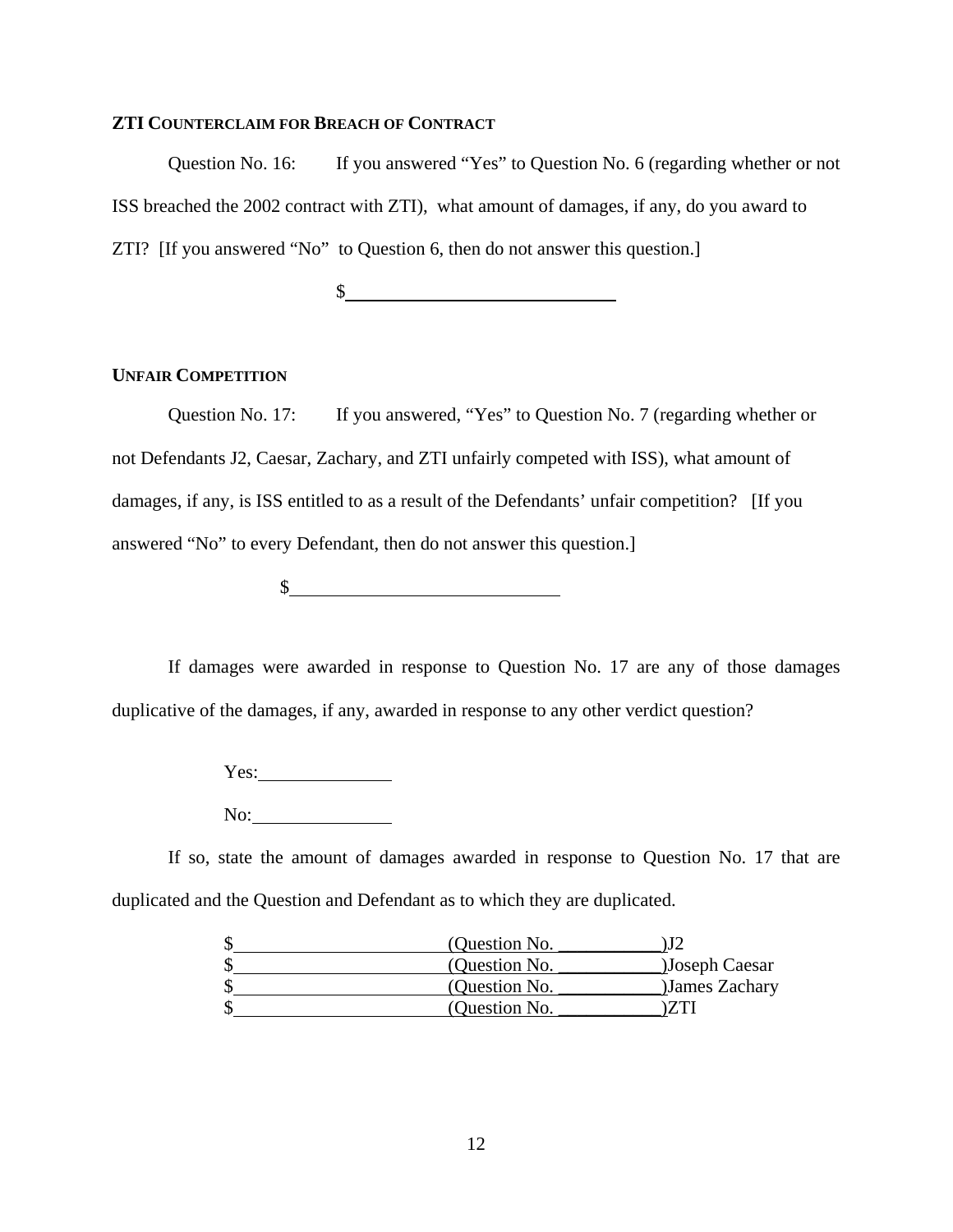Question No. 18: Do you find that the Defendants listed above are jointly and severally liable for the damages identified in response to Question No. 17?

Answer: Yes \_\_\_\_ No \_\_\_

Question No. 19: If you answered, "Yes" to Question No. 18, skip this question. If you answered "No" to Question No. 18, then what amounts do you award against each of the following Defendants:

| $J2$ :         |  |
|----------------|--|
| Joseph Caesar: |  |
| James Zachary: |  |
| ZTI:           |  |

If damages were awarded in response to Question No. 19 are any of those damages duplicative of the damages, if any, awarded in response to any other verdict question?

> Yes: 1998-1999 Messing Services 2010 No:

 If so, state the amount of damages awarded in response to Question No. 19 that are duplicated and the Question and Defendant as to which they are duplicated.

| (Question No. |                |
|---------------|----------------|
| (Question No. | )Joseph Caesar |
| (Question No. | James Zachary  |
| (Question No. |                |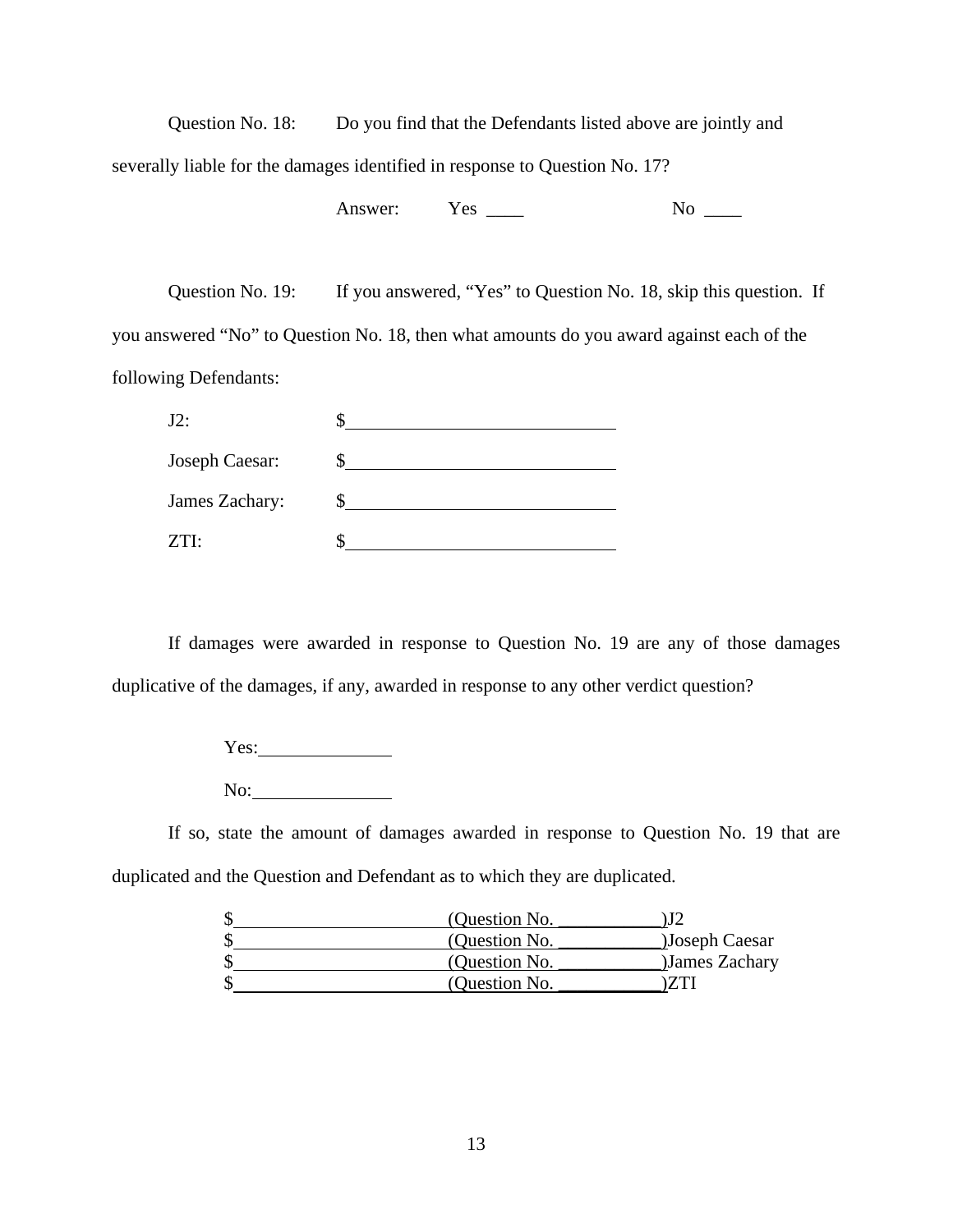#### **STATUTORY FIDUCIARY DUTY**

Question No. 20: If you answered, "Yes" to Question No. 8 (regarding whether or not the Defendant Caesar breached a statutory fiduciary duty to ISS), then what amounts do you award against Joseph Caesar? [If you answered "No" to Question No. 8, then do not answer this question.]

Joseph Caesar: \$

 If damages were awarded in response to Question No. 20 are any of those damages duplicative of the damages, if any, awarded in response to any other verdict question?

> Yes: No:

 If so, state the amount of damages awarded in response to Question No. 20 that are duplicated and the Question and Defendant as to which they are duplicated.

\$ (Question No. \_\_\_\_\_\_\_\_\_\_\_)Joseph Caesar

## **COMMON LAW FIDUCIARY DUTY/DUTY OF LOYALTY**

Question No. 21: If you answered "Yes" to Question No. 9 (regarding whether or not the Defendants Caesar, Zachary, and ZTI breached a duty of loyalty to ISS), then what amounts do you award against each of the following Defendants? [If you answered "No" to every Defendant, then do not answer this question.]

| Joseph Caesar: |  |
|----------------|--|
| James Zachary: |  |
| ZTI.           |  |
|                |  |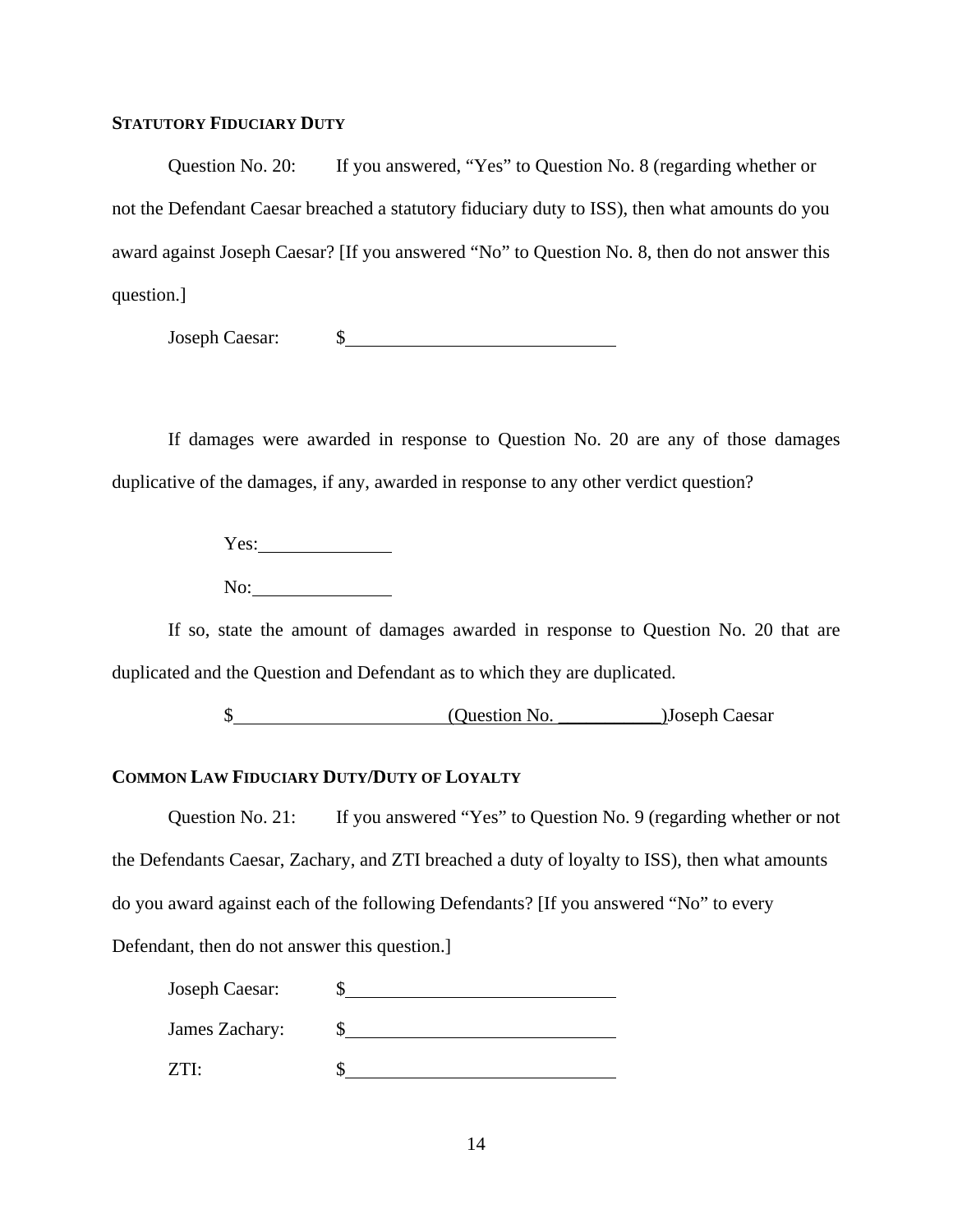If damages were awarded in response to Question No. 21 are any of those damages duplicative of the damages, if any, awarded in response to any other verdict question?

> Yes: No:

 If so, state the amount of damages awarded in response to Question No. 21 that are duplicated and the Question and Defendant as to which they are duplicated.

| (Question No. | )Joseph Caesar |
|---------------|----------------|
| (Question No. | James Zachary  |
| (Question No. |                |

## **PUNITIVE DAMAGES QUESTIONS**

If both liability and damages (either compensatory or nominal damages) have been found with regard to the specific issues raised in the questions set out earlier in this verdict form, then as to each specific finding of both liability and damages you should now answer an additional question as to each previous question as to which you have found liability.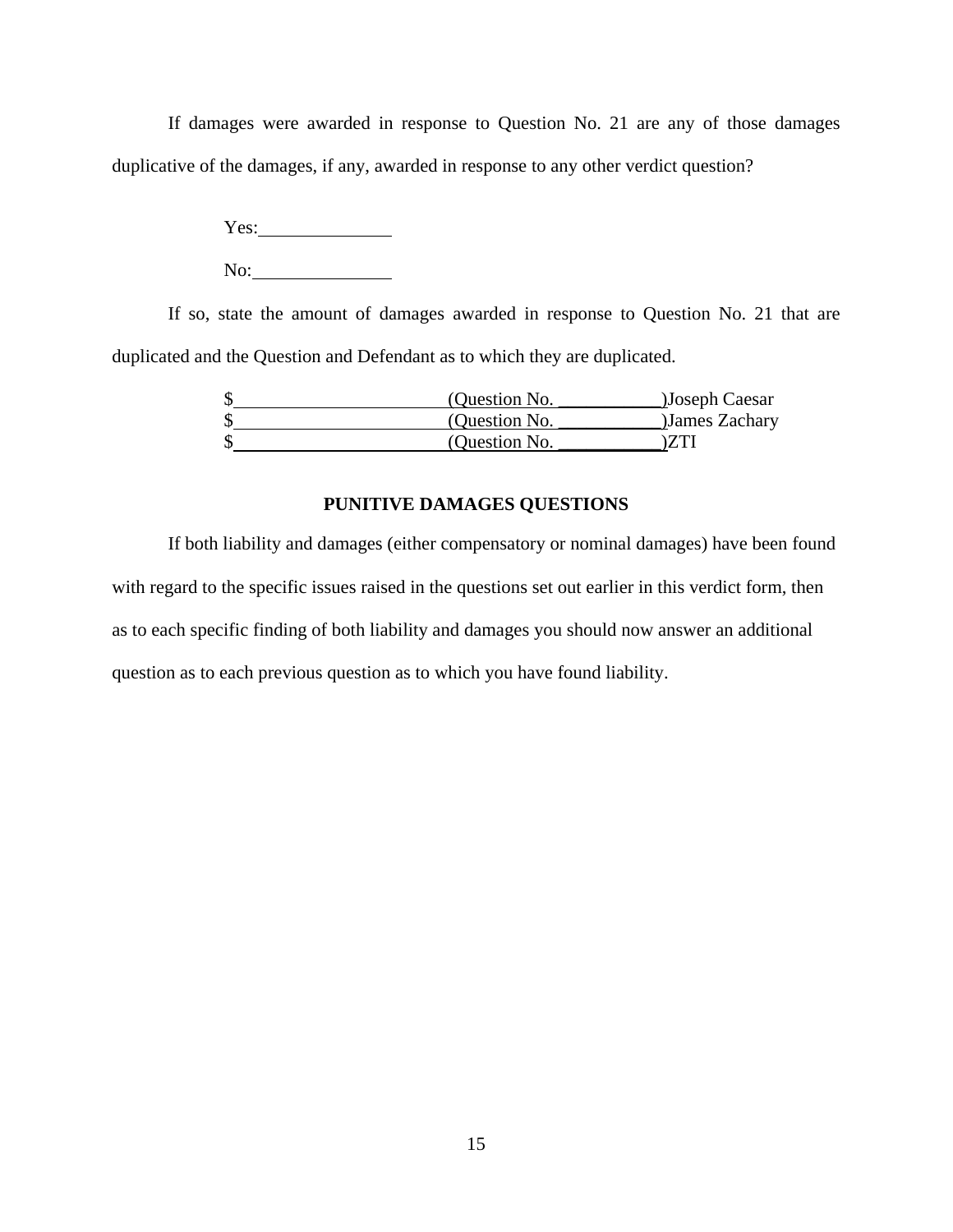#### **Willful and Malicious Conduct**

Question No. 22: Trade Secret Misappropriation

If you answered "Yes" to Question 2, has ISS proven by clear and convincing evidence that the following Defendants' conduct was willful and malicious?

| $J2$ :         | Yes        | No  |
|----------------|------------|-----|
| Joseph Caesar: | $Yes \_\_$ | No  |
| James Zachary: | $Yes \_\_$ | No. |
| <b>ZTI</b>     | $Yes \_\_$ | No  |
| Kollsman:      | <b>Yes</b> | No  |

[A "Yes" answer is in favor of ISS; a "No" answer is in favor of the Defendant]

## Question No. 23: Breach of Non-Disclosure Agreement

If you answered "Yes" to Question 4, has ISS proven by clear and convincing evidence that the following Defendants' conduct was either intentional, reckless, malicious, or fraudulent?

| Joseph Caesar: | Y es | Nο             |
|----------------|------|----------------|
| James Zachary: | Yes  | N <sub>0</sub> |
| 7TI            | Yes  | Nο             |

[A "Yes" answer is in favor of ISS; a "No" answer is in favor of the Defendant]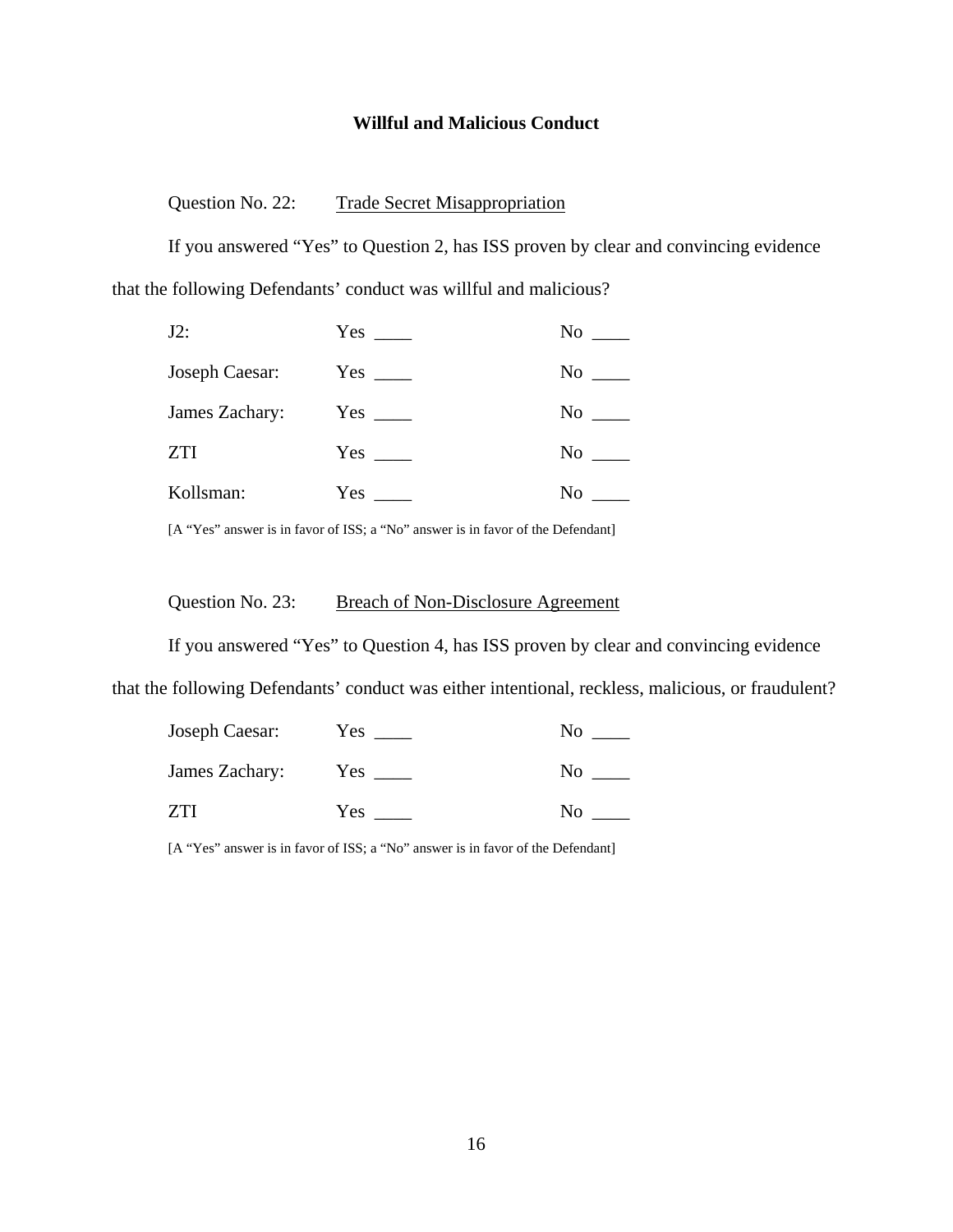#### Question No. 24: Breach of Contract/Other Provisions

If you answered "Yes" to Question 5, has ISS proven by clear and convincing evidence

that the following Defendant's conduct was either intentional, reckless, malicious, or fraudulent?

ZTI Yes \_\_\_\_ No \_\_\_\_

[A "Yes" answer is in favor of ISS; a "No" answer is in favor of the Defendant]

## Question No. 25: Unfair Competition

If you answered "Yes" to Question 7, has ISS proven by clear and convincing evidence that the following Defendants' conduct was either intentional, reckless, malicious, or fraudulent?

| $J2$ :         | Yes        | No  |
|----------------|------------|-----|
| Joseph Caesar: | $Yes \_\_$ | No. |
| James Zachary: | $Yes \_\_$ | No  |
|                | Yes        | No  |

[A "Yes" answer is in favor of ISS; a "No" answer is in favor of the Defendant]

### Question No. 26: Breach of Statutory Fiduciary Duty

If you answered "Yes" to Question 8, has ISS proven by clear and convincing evidence

that the following Defendant's conduct was either intentional, reckless, malicious, or fraudulent?

| Joseph Caesar:<br>Y es |  |
|------------------------|--|
|------------------------|--|

[A "Yes" answer is in favor of ISS; a "No" answer is in favor of the Defendant]